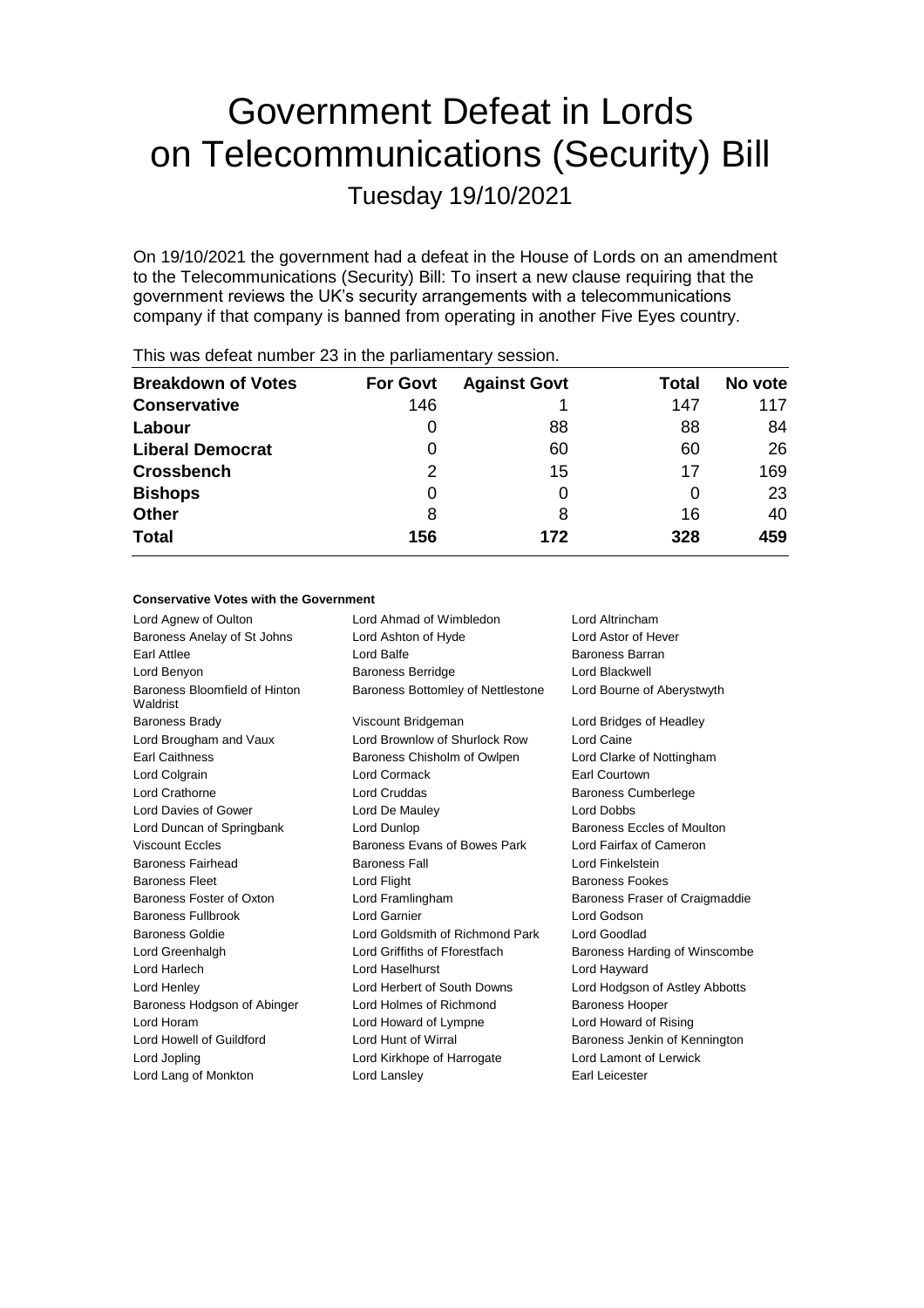Lord Young of Cookham Viscount Younger of Leckie

Lord Lexden Lord Lilley Earl Lindsay Lord Lingfield Lord Mancroft Baroness Manzoor Lord Marlesford Lord McColl of Dulwich Lord McInnes of Kilwinning Lord McLoughlin **Baroness Meyer Duke of Montrose** Baroness Morgan of Cotes **Baroness Morris of Bolton** Lord Moylan Lord Moynihan Lord Naseby Lord Nash Baroness Neville-Jones **Baroness Neville-Rolfe** Baroness Noakes Lord Northbrook Lord Norton of Louth Lord O'Shaughnessy Lord Offord of Garvel **Lord Parkinson of Whitley Bay** Baroness Pidding Lord Popat Lord Porter of Spalding Lord Randall of Uxbridge Baroness Rawlings **Rawlings Lord Reay 19 Search 20 Baroness Redfern** Lord Ribeiro Viscount Ridley Lord Risby Lord Robathan Baroness Sanderson of Welton Lord Sandhurst Lord Sarfraz **Lord Sassoon** Baroness Scott of Bybrook Baroness Seccombe Lord Sharpe of Epsom Lord Sheikh Lord Sherbourne of Didsbury Lord Shinkwin Lord Smith of Hindhead Baroness Stedman-Scott Lord Sterling of Plaistow Lord Stewart of Dirleton Baroness Stowell of Beeston Baroness Sugg Lord Suri Lord Taylor of Holbeach Lord Trefgarne Viscount Trenchard Lord True **Lord Tugendhat** Baroness Vere of Norbiton Baroness Verma Lord Wei Lord Wharton of Yarm Lord Whitby Baroness Williams of Trafford Lord Wolfson of Tredegar

#### **Conservative Votes against the Government** Lord Blencathra

#### **Labour Votes with the Government**

### **Labour Votes against the Government**

Baroness Adams of Craigielea Lord Anderson of Swansea Baroness Andrews Baroness Armstrong of Hill Top Lord Bassam of Brighton Baroness Blake of Leeds Baroness Blower **Lord Boateng** Lord Bradley **Lord Bradley** Lord Browne of Ladyton Lord Campbell-Savours Lord Carter of Coles Baroness Chakrabarti **Lord Coaker** Lord Coaker Lord Collins of Highbury Baroness Corston **Lord Cunningham of Felling** Lord Davies of Oldham Lord Davies of Brixton **Baroness Donaghy** Baroness Davies Drake Lord Dubs Lord Elder Lord Falconer of Thoroton Lord Foulkes of Cumnock Baroness Gale Baroness Golding Lord Grantchester Lord Grocott Lord Hain Viscount Hanworth Lord Harris of Haringey Lord Haworth Baroness Hayman of Ullock Baroness Hayter of Kentish Town Baroness Healy of Primrose Hill Baroness Henig **Lord Hollick** Lord Hollick **Lord Hollick** Lord Howarth of Newport Lord Hunt of Kings Heath Baroness Jones of Whitchurch Lord Kennedy of Southwark Lord Khan of Burnley Lord Layard Lord Lennie Lord Liddle Lord Lipsey Baroness Lister of Burtersett Lord Maxton Lord McAvoy Baroness McDonagh Baroness McIntosh of Hudnall Lord McNicol of West Kilbride Baroness Merron Lord Monks **Baroness Morgan of Huyton** Baroness Osamor Lord Pendry **Lord Ponsonby of Shulbrede** Baroness Prosser Baroness Quin **Baroness Ramsay of Cartvale** Baroness Rebuck Lord Robertson of Port Ellen Lord Rooker Lord Rosser Lord Sawyer **Baroness Sherlock** Lord Sikka Baroness Smith of Basildon Lord Snape Communication Viscount Stansgate Lord Stevenson of Balmacara Baroness Taylor of Bolton Baroness Thornton Lord Touhig **Lord Triesman** Lord Triesman **Lord Tunnicliffe** Baroness Warwick of Undercliffe Lord Watson of Invergowrie Lord Watts